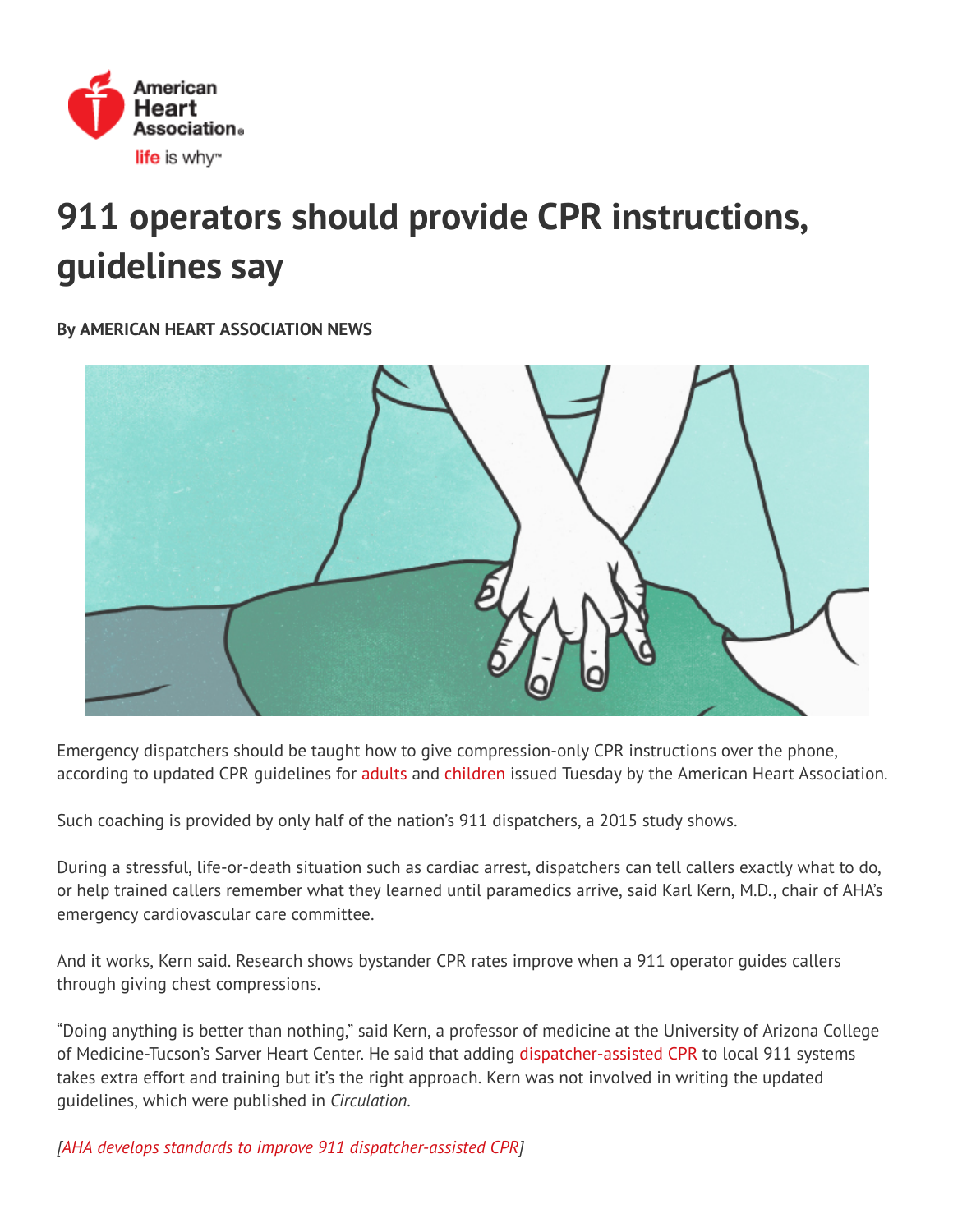According to the AHA, the guidelines are used worldwide to train more than 22 million people each year. CPR can double or triple a person's chance of survival, especially if performed within the ãrst few minutes of cardiac arrest. Less than half of the more than 350,000 Americans who have a cardiac arrest outside a hospital each year receive CPR from a bystander.

The roughly 7,000 U.S. children who have an out-of-hospital cardiac arrest each year are more likely to survive if they receive both chest compressions and rescue breaths, the guidelines say. That's because cardiac arrest in a child typically results from breathing issues leading to a lack of oxygen, such as drowning. Rescue breaths add oxygen to the bloodstream, and pumping the chest moves the oxygen-rich blood through the body.

For adults, however, cardiac arrest is usually caused by a heart issue. This often leaves oxygen in the blood, which can be pumped through the body with compression-only CPR.

The AHA issued its last set of CPR quidelines in 2015. Until now, the quidelines have been updated every five years through an exhaustive process involving more than 250 international experts from the AHA and six other resuscitation councils that form the International Liaison Committee on Resuscitation, or ILCOR.

## [New [resuscitation](https://news.heart.org/%ef%bb%bfnew-resuscitation-guidelines-update-cpr-chest-pushes/) guidelines update CPR chest pushes]

But the CPR quidelines  $-$  first issued in 1966  $-$  will now be updated every year to allow for nearly real-time scientific reports that can arm the public, paramedics and other medical professionals with the latest advice, said Robert Neumar, M.D., Ph.D., co-chair of ILCOR and past chair of the AHA's emergency cardiovascular care committee.

The annual updates can also prevent data from being misinterpreted, especially in the age of instant communication, said Neumar, also chair of the Department of Emergency Medicine at the University of Michigan.

For example, "it's easier for medical professionals to listen to a podcast or follow one person's opinion of the latest research than to wait years to read and critique a systematic review," he said.

But perhaps even more reassuring is that not much has changed over the decades, Kern said.

"The guidelines have become stronger and stronger because of the consistency of the data that's coming in," he said.